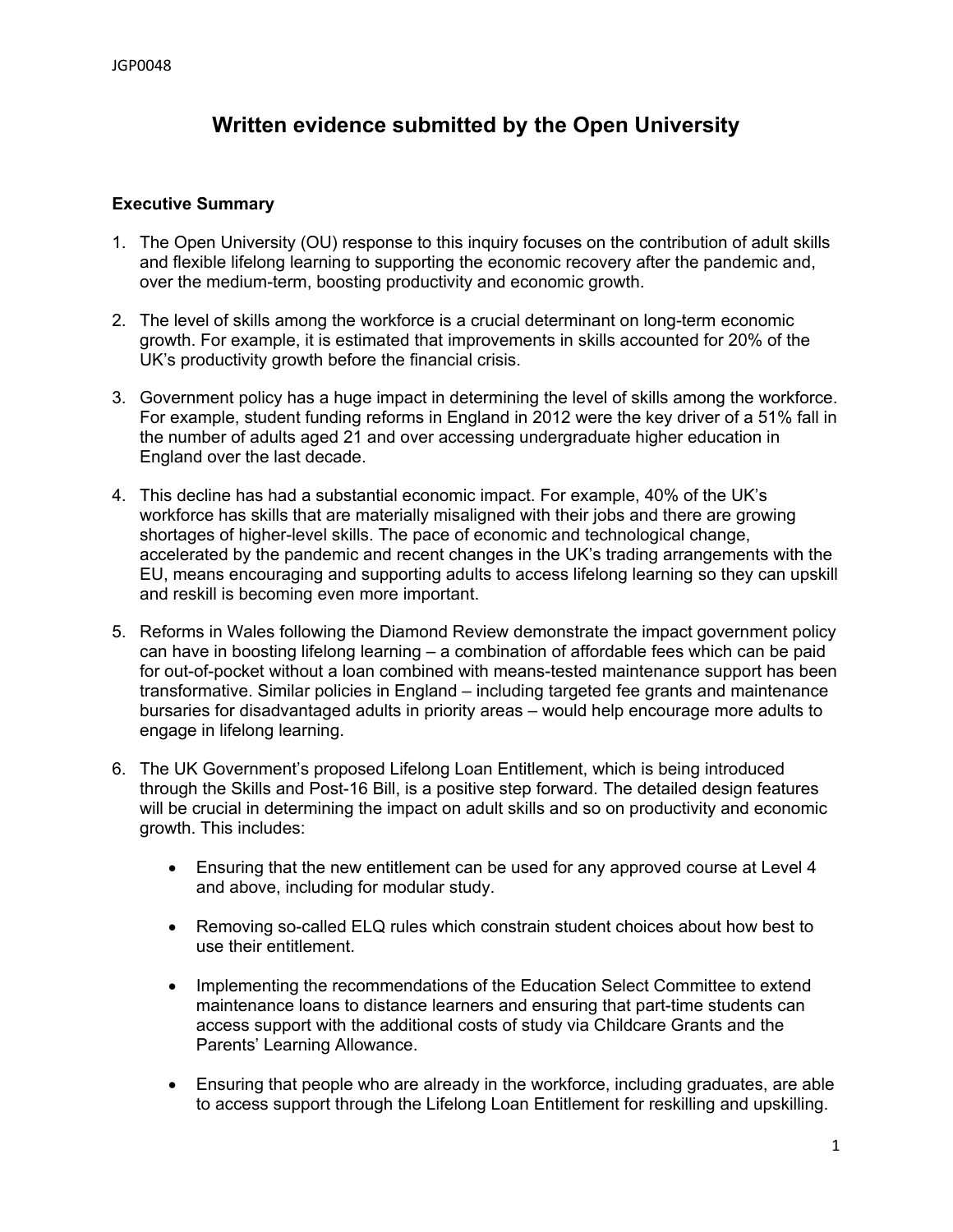Ensuring that the entitlement includes all modes of study – full-time and part-time, face-to-face and distance learning – and for all levels of study at Level 4 and above to deliver maximum choices for the individual about what best meets their needs and the needs of the economy.

### **1. How much difference can government policy make to economic growth?**

- 7. Government policy can make a huge difference to economic growth both in terms of its level and its composition, and in terms of how the benefits of growth are shared between different parts of the population.
- 8. Our focus at The Open University is on the impact of government policy on economic growth through adult education and skills policies. As highlighted by the UK Government in *Build Back Better: Our Plan for Growth*, this is a key determinant of productivity and so of long-run economic growth: "High quality education and skills training play a vital role in sustaining productivity growth and our international competitiveness: improvements in skills accounted for 20% of the UK's productivity growth before the financial crisis".<sup>1</sup>
- 9. It is crucial that adult education policy enables all individuals to reach their economic potential by supporting them in developing their skills – and so their productivity – across their whole lives and encouraging them to do so. This includes:
	- a. Supporting people with the costs of skills development to recognise that investment in skills has benefits to wider society and the economy.
	- b. Tackling the financial constraints that prevent many individuals from investing in their skills development due to being unable to finance the direct and indirect costs out of their own resources or to secure credit.
	- c. Reducing the risks involved for individuals of investing in their skills development given the uncertain returns to this at an individual level.
	- d. Persuading individuals of the potential economic returns on offer from investing in their skills development to help them progress in work.
- 10. It is also crucial that adult education policy:
	- a. Supports people to retrain to minimise adjustment costs of structural changes in the economy driven by changes in technology, consumer preferences and government policy.
	- b. Encourages employers to invest in developing the skills and productivity of their workforce and of their wider supply chain.
	- c. Ensures that skills development matches the economy's skills needs and demands both now and in the future.
	- d. Avoids creating linear and impermeable occupational pathways to ensure people can develop the transferable skills needed to be able to adapt to changes in the economy over their career.
- **2. What are the causes of the gap in the UK's level of productivity compared to other advanced economies, and why has productivity growth been persistently weak in the aftermath of the 2007-09 financial crisis?**

<sup>1</sup> UK Government, [Build](https://assets.publishing.service.gov.uk/government/uploads/system/uploads/attachment_data/file/968403/PfG_Final_Web_Accessible_Version.pdf) [Back](https://assets.publishing.service.gov.uk/government/uploads/system/uploads/attachment_data/file/968403/PfG_Final_Web_Accessible_Version.pdf) [Better:](https://assets.publishing.service.gov.uk/government/uploads/system/uploads/attachment_data/file/968403/PfG_Final_Web_Accessible_Version.pdf) [Our](https://assets.publishing.service.gov.uk/government/uploads/system/uploads/attachment_data/file/968403/PfG_Final_Web_Accessible_Version.pdf) [Plan](https://assets.publishing.service.gov.uk/government/uploads/system/uploads/attachment_data/file/968403/PfG_Final_Web_Accessible_Version.pdf) [for](https://assets.publishing.service.gov.uk/government/uploads/system/uploads/attachment_data/file/968403/PfG_Final_Web_Accessible_Version.pdf) [Growth,](https://assets.publishing.service.gov.uk/government/uploads/system/uploads/attachment_data/file/968403/PfG_Final_Web_Accessible_Version.pdf) 2021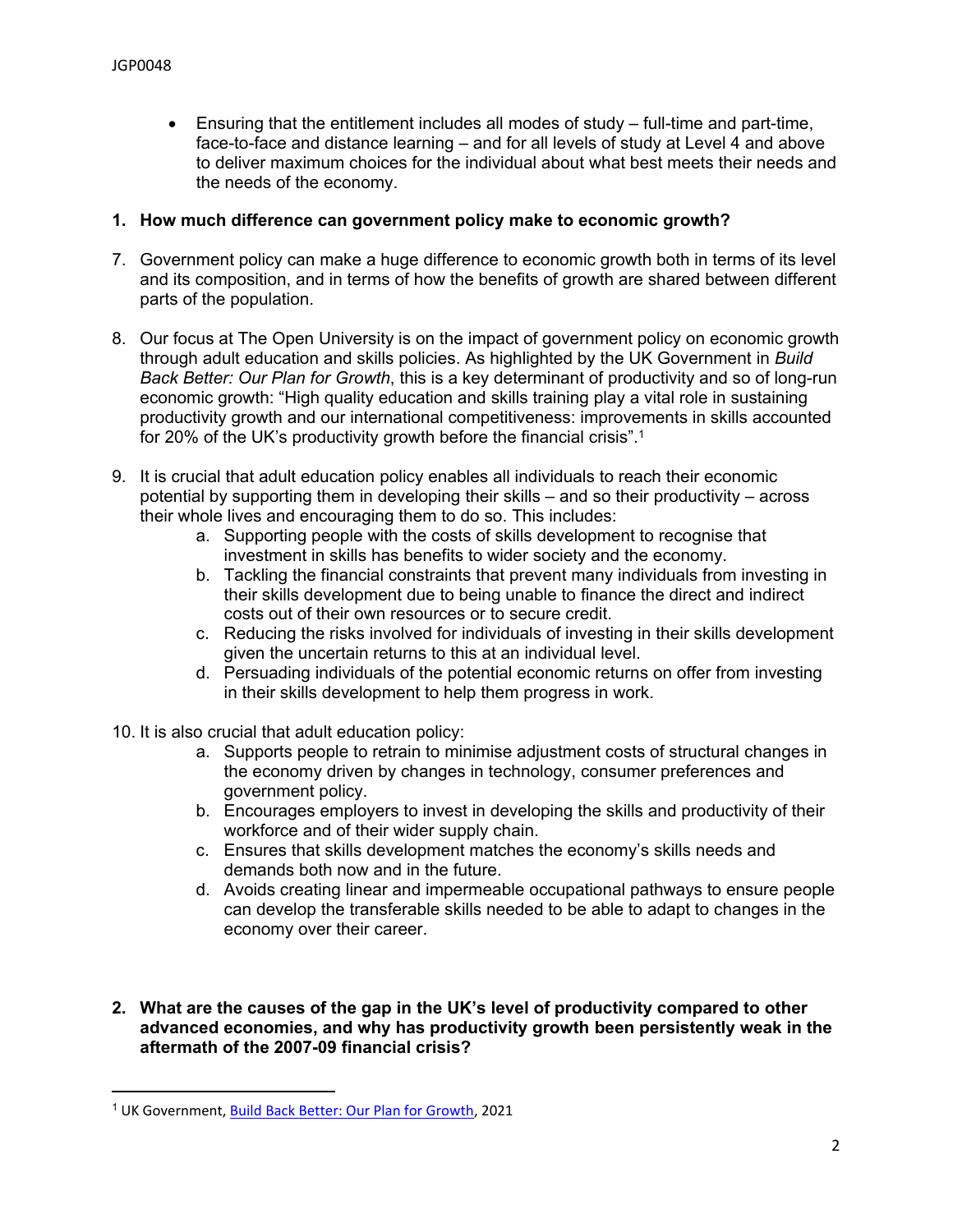- 11. One issue which has contributed to the sluggish performance of UK productivity over the last few years has been the reduction in investment in skills at all levels for people who are already in the workforce.
- 12. For example, the sharp fall in the number of people in England accessing flexible higher education over the last decade – with a 67% fall in the number of new part-time undergraduate entrants accessing higher education every year  $-$  has led to: $2$ 
	- A 51% fall in the number of adults aged 21 and over accessing undergraduate higher education since 2008/09.
	- 1.2 million "lost learners" aged 21 and over this is how many people in England would have accessed undergraduate higher education between 2009/10 and 2018/19 if numbers had remained constant at 2008/09 levels.
	- England now having 40% fewer adults over the age of 21 entering undergraduate higher education each year relative to its population than the rest of the UK.<sup>3</sup>
	- A 26% fall in the total number of people in England of all ages accessing undergraduate higher education since 2008/09, with numbers falling in 512 out of the 533 Parliamentary constituencies in England.
	- Some parts of the country being hit far harder than others in terms of the decline in the number of people accessing higher education, threatening levelling up aspirations. For example, the fall in the total number of people of all ages accessing undergraduate higher education was 39% in the North East and 33% in the North West compared to 16% in London and 23% in the South East. 50 out of 533 constituencies in England saw a fall of 40% of higher, almost two thirds of which are in the North East and North West.
- 13. As is widely acknowledged, the main cause of this decline was the student funding reforms in England introduced in 2012. When tuition fees were increased to replace the removal of almost all teaching grant, there was a sharp fall in the number of mature students accessing higher education as, to the surprise of policymakers, they proved substantially more price and debt sensitive than young students, even though fee loans were extended for the first time to part-time students.<sup>4</sup> The reforms also involved abolishing the means-tested part-time fee grant that had previously exempted every part-time student on a low income from paying any tuition fees at all, with 57,000 part-time students in receipt of the grant in 2010, which has had a clear impact in discouraging many adults from disadvantaged backgrounds from studying.<sup>5</sup>
- 14. The decline in lifelong learning has had a substantial economic impact. Around 40% of the UK's workforce has skills that are materially misaligned with their jobs and the decline in part-time higher education makes it a lot more difficult to resolve this issue. The UK Government's Industrial Strategy Council identified significant and growing shortages of higher technical and professional skills as well as interpersonal and core management skills

<sup>&</sup>lt;sup>2</sup> All data in this paragraph comes from OU analysis of HESA, Student Record 2008/09 to 2018/19, English undergraduate first year students unless otherwise stated

<sup>&</sup>lt;sup>3</sup> HESA data and Office for National Statistics, [Population](https://www.ons.gov.uk/peoplepopulationandcommunity/populationandmigration/populationestimates/bulletins/annualmidyearpopulationestimates/mid2019estimates) [Estimates](https://www.ons.gov.uk/peoplepopulationandcommunity/populationandmigration/populationestimates/bulletins/annualmidyearpopulationestimates/mid2019estimates) [for](https://www.ons.gov.uk/peoplepopulationandcommunity/populationandmigration/populationestimates/bulletins/annualmidyearpopulationestimates/mid2019estimates) [the](https://www.ons.gov.uk/peoplepopulationandcommunity/populationandmigration/populationestimates/bulletins/annualmidyearpopulationestimates/mid2019estimates) [UK,](https://www.ons.gov.uk/peoplepopulationandcommunity/populationandmigration/populationestimates/bulletins/annualmidyearpopulationestimates/mid2019estimates) [England](https://www.ons.gov.uk/peoplepopulationandcommunity/populationandmigration/populationestimates/bulletins/annualmidyearpopulationestimates/mid2019estimates) [and](https://www.ons.gov.uk/peoplepopulationandcommunity/populationandmigration/populationestimates/bulletins/annualmidyearpopulationestimates/mid2019estimates) [Wales,](https://www.ons.gov.uk/peoplepopulationandcommunity/populationandmigration/populationestimates/bulletins/annualmidyearpopulationestimates/mid2019estimates) [Scotland](https://www.ons.gov.uk/peoplepopulationandcommunity/populationandmigration/populationestimates/bulletins/annualmidyearpopulationestimates/mid2019estimates) and [Northern](https://www.ons.gov.uk/peoplepopulationandcommunity/populationandmigration/populationestimates/bulletins/annualmidyearpopulationestimates/mid2019estimates) [Ireland:](https://www.ons.gov.uk/peoplepopulationandcommunity/populationandmigration/populationestimates/bulletins/annualmidyearpopulationestimates/mid2019estimates) [Mid-2019,](https://www.ons.gov.uk/peoplepopulationandcommunity/populationandmigration/populationestimates/bulletins/annualmidyearpopulationestimates/mid2019estimates) 2020. The entry rate in England was 5.1 per 1,000 21-64 year olds compared to 8.4 per 1,000 21-64 year olds in the rest of the UK

<sup>&</sup>lt;sup>4</sup> See, for example, Department for Education, [Impact](https://assets.publishing.service.gov.uk/government/uploads/system/uploads/attachment_data/file/805078/Impact_of_the_student_finance_system_on_disadvantaged_young_people.pdf) [of](https://assets.publishing.service.gov.uk/government/uploads/system/uploads/attachment_data/file/805078/Impact_of_the_student_finance_system_on_disadvantaged_young_people.pdf) [the](https://assets.publishing.service.gov.uk/government/uploads/system/uploads/attachment_data/file/805078/Impact_of_the_student_finance_system_on_disadvantaged_young_people.pdf) [student](https://assets.publishing.service.gov.uk/government/uploads/system/uploads/attachment_data/file/805078/Impact_of_the_student_finance_system_on_disadvantaged_young_people.pdf) [finance](https://assets.publishing.service.gov.uk/government/uploads/system/uploads/attachment_data/file/805078/Impact_of_the_student_finance_system_on_disadvantaged_young_people.pdf) [system](https://assets.publishing.service.gov.uk/government/uploads/system/uploads/attachment_data/file/805078/Impact_of_the_student_finance_system_on_disadvantaged_young_people.pdf) [on](https://assets.publishing.service.gov.uk/government/uploads/system/uploads/attachment_data/file/805078/Impact_of_the_student_finance_system_on_disadvantaged_young_people.pdf) [participation,](https://assets.publishing.service.gov.uk/government/uploads/system/uploads/attachment_data/file/805078/Impact_of_the_student_finance_system_on_disadvantaged_young_people.pdf) [experience](https://assets.publishing.service.gov.uk/government/uploads/system/uploads/attachment_data/file/805078/Impact_of_the_student_finance_system_on_disadvantaged_young_people.pdf) [and](https://assets.publishing.service.gov.uk/government/uploads/system/uploads/attachment_data/file/805078/Impact_of_the_student_finance_system_on_disadvantaged_young_people.pdf) [outcomes](https://assets.publishing.service.gov.uk/government/uploads/system/uploads/attachment_data/file/805078/Impact_of_the_student_finance_system_on_disadvantaged_young_people.pdf) [of](https://assets.publishing.service.gov.uk/government/uploads/system/uploads/attachment_data/file/805078/Impact_of_the_student_finance_system_on_disadvantaged_young_people.pdf) [disadvantaged](https://assets.publishing.service.gov.uk/government/uploads/system/uploads/attachment_data/file/805078/Impact_of_the_student_finance_system_on_disadvantaged_young_people.pdf) [young](https://assets.publishing.service.gov.uk/government/uploads/system/uploads/attachment_data/file/805078/Impact_of_the_student_finance_system_on_disadvantaged_young_people.pdf) [people:](https://assets.publishing.service.gov.uk/government/uploads/system/uploads/attachment_data/file/805078/Impact_of_the_student_finance_system_on_disadvantaged_young_people.pdf) [Literature](https://assets.publishing.service.gov.uk/government/uploads/system/uploads/attachment_data/file/805078/Impact_of_the_student_finance_system_on_disadvantaged_young_people.pdf) [Review,](https://assets.publishing.service.gov.uk/government/uploads/system/uploads/attachment_data/file/805078/Impact_of_the_student_finance_system_on_disadvantaged_young_people.pdf) May 2019

<sup>5</sup> Department for Business, Innovation and Skills, [Interim](https://assets.publishing.service.gov.uk/government/uploads/system/uploads/attachment_data/file/32410/10-1309-interim-impact-assessment-he-funding-and-student-finance.pdf) [Impact](https://assets.publishing.service.gov.uk/government/uploads/system/uploads/attachment_data/file/32410/10-1309-interim-impact-assessment-he-funding-and-student-finance.pdf) [Assessment:](https://assets.publishing.service.gov.uk/government/uploads/system/uploads/attachment_data/file/32410/10-1309-interim-impact-assessment-he-funding-and-student-finance.pdf) [Urgent](https://assets.publishing.service.gov.uk/government/uploads/system/uploads/attachment_data/file/32410/10-1309-interim-impact-assessment-he-funding-and-student-finance.pdf) [Reforms](https://assets.publishing.service.gov.uk/government/uploads/system/uploads/attachment_data/file/32410/10-1309-interim-impact-assessment-he-funding-and-student-finance.pdf) [to](https://assets.publishing.service.gov.uk/government/uploads/system/uploads/attachment_data/file/32410/10-1309-interim-impact-assessment-he-funding-and-student-finance.pdf) [Higher](https://assets.publishing.service.gov.uk/government/uploads/system/uploads/attachment_data/file/32410/10-1309-interim-impact-assessment-he-funding-and-student-finance.pdf) [Education](https://assets.publishing.service.gov.uk/government/uploads/system/uploads/attachment_data/file/32410/10-1309-interim-impact-assessment-he-funding-and-student-finance.pdf) [Funding](https://assets.publishing.service.gov.uk/government/uploads/system/uploads/attachment_data/file/32410/10-1309-interim-impact-assessment-he-funding-and-student-finance.pdf) [and](https://assets.publishing.service.gov.uk/government/uploads/system/uploads/attachment_data/file/32410/10-1309-interim-impact-assessment-he-funding-and-student-finance.pdf) [Student](https://assets.publishing.service.gov.uk/government/uploads/system/uploads/attachment_data/file/32410/10-1309-interim-impact-assessment-he-funding-and-student-finance.pdf) [Finance](https://assets.publishing.service.gov.uk/government/uploads/system/uploads/attachment_data/file/32410/10-1309-interim-impact-assessment-he-funding-and-student-finance.pdf), November 2010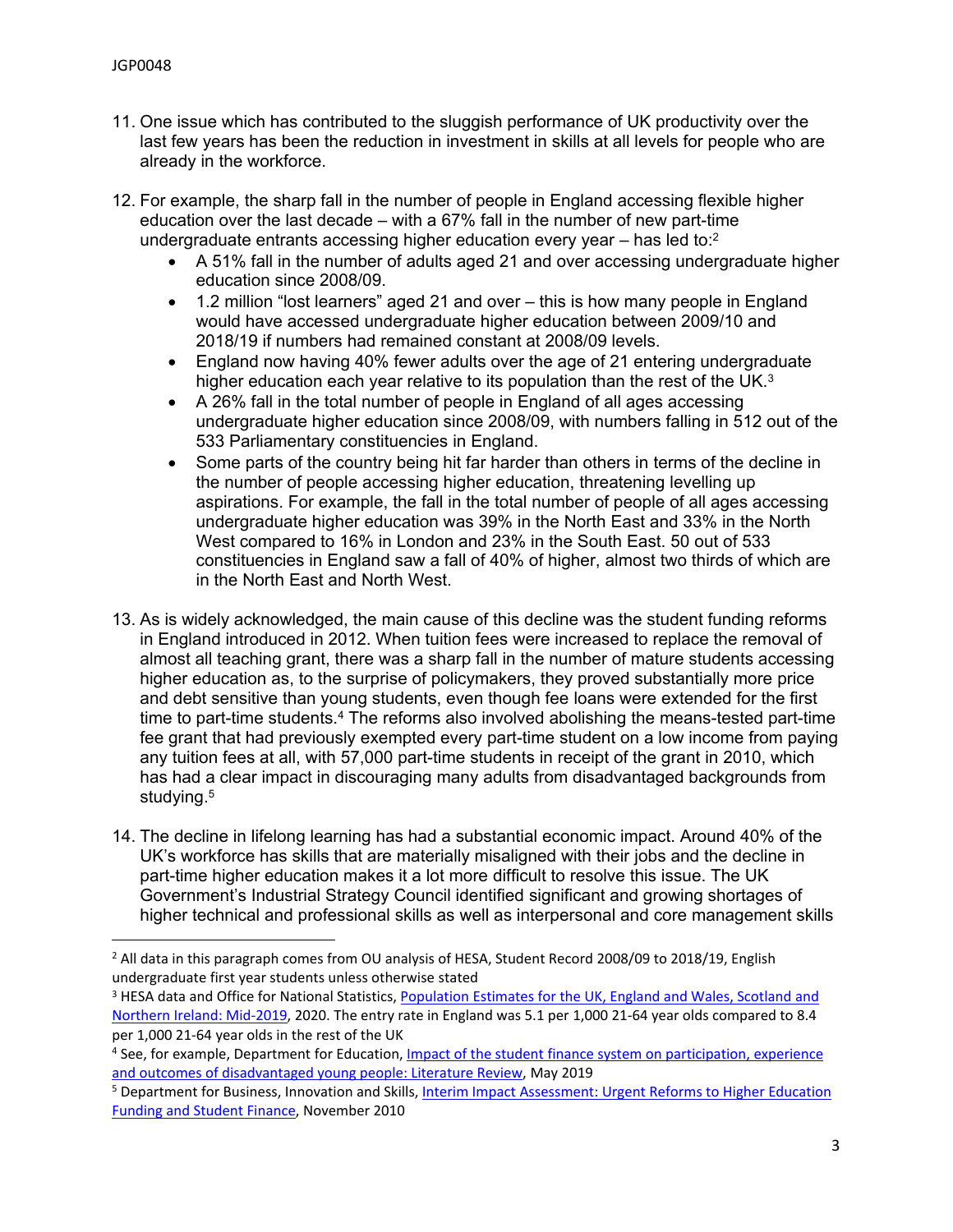such as critical thinking, creativity, negotiation, communication, teaching and training.<sup>6</sup> And, looking ahead, one in eight workers with low or intermediate level qualifications is at high risk of their jobs being automated within 20 years and virtually everyone at this skill level is considered to be at medium or high risk.<sup>7</sup> As acknowledged in the UK Government's Industrial Strategy, the increasing speed of technological change is making lifelong learning not just a choice but an economic necessity, both to help people retrain in the face of structural economic change and to upskill so that the UK economy can take full advantage of new technologies with a workforce that is equipped to utilise them effectively. $8$ 

15. The impact of lifelong learning at HE level on productivity is illustrated by the wage returns enjoyed by people who study at higher level as mature students. Research from London Economics estimated that there are significant lifetime earnings benefits from a part-time agree: for example, male part-time graduates at the OU in England who begin their studies with A-levels and complete a degree at age 37 are estimated to earn a total of £224,000 more in real terms over the rest of their career after accounting for the total costs of study facing the individual and the Exchequer. After applying the 3.5% Green Book discount rate to future increases in earnings, this is a net present value of £113,000. This has significant benefits to both the individual and, with around 40% of the total benefit flowing to the Exchequer, to the taxpayer too. The estimated returns to completing a part-time higher education qualification as a mature student are even higher for those who begin their studies without the traditional entry qualifications demanded by most other universities, which include well over a third of OU students.<sup>9</sup>

#### **3. How successful has the Government's pandemic response been in protecting jobs to date, and how can it help reduce and mitigate the economic scarring effects of the pandemic going forward?**

- 16. The UK Government's initial response to the pandemic has been highly effective in protecting jobs via the furlough scheme, with far smaller increases in unemployment than were forecast.
- 17. However, the pandemic has accelerated several consumer and technological trends which will have a significant long-term impact on the structure of the UK economy, adding to the impact of the substantial changes in the UK's trading relationship with the EU following the end of the Brexit transition period. This risks significant labour market difficulties and associated scarring effects as the economy adjusts to these changes which could have long-term adverse consequences for affected individuals and communities.
- 18. Lifelong learning, including at higher levels, will be crucial in reducing and mitigating these scarring effects by helping people upskill, reskill and retrain to allow them to adapt to changes in work and, where necessary, to move between industrial sectors and occupations in response to structural economic changes.
- 19. Flexible part-time higher education can enable people to access these lifelong learning opportunities in their local area as it can reach every part of the country. For example, the OU is one of the five biggest universities in 90% of Parliamentary constituencies in England.

<sup>&</sup>lt;sup>6</sup> Industrial Strategy Council, [2020](https://industrialstrategycouncil.org/industrial-strategy-council-annual-report-2020) [Annual](https://industrialstrategycouncil.org/industrial-strategy-council-annual-report-2020) [Report](https://industrialstrategycouncil.org/industrial-strategy-council-annual-report-2020), February 2020

<sup>7</sup> Office for National Statistics, [The](https://www.ons.gov.uk/employmentandlabourmarket/peopleinwork/employmentandemployeetypes/articles/theprobabilityofautomationinengland/2011and2017) [probability](https://www.ons.gov.uk/employmentandlabourmarket/peopleinwork/employmentandemployeetypes/articles/theprobabilityofautomationinengland/2011and2017) [of](https://www.ons.gov.uk/employmentandlabourmarket/peopleinwork/employmentandemployeetypes/articles/theprobabilityofautomationinengland/2011and2017) [automation](https://www.ons.gov.uk/employmentandlabourmarket/peopleinwork/employmentandemployeetypes/articles/theprobabilityofautomationinengland/2011and2017) [in](https://www.ons.gov.uk/employmentandlabourmarket/peopleinwork/employmentandemployeetypes/articles/theprobabilityofautomationinengland/2011and2017) [England:](https://www.ons.gov.uk/employmentandlabourmarket/peopleinwork/employmentandemployeetypes/articles/theprobabilityofautomationinengland/2011and2017) [2011](https://www.ons.gov.uk/employmentandlabourmarket/peopleinwork/employmentandemployeetypes/articles/theprobabilityofautomationinengland/2011and2017) [and](https://www.ons.gov.uk/employmentandlabourmarket/peopleinwork/employmentandemployeetypes/articles/theprobabilityofautomationinengland/2011and2017) [2017](https://www.ons.gov.uk/employmentandlabourmarket/peopleinwork/employmentandemployeetypes/articles/theprobabilityofautomationinengland/2011and2017) [\(Table](https://www.ons.gov.uk/employmentandlabourmarket/peopleinwork/employmentandemployeetypes/articles/theprobabilityofautomationinengland/2011and2017) [5b\),](https://www.ons.gov.uk/employmentandlabourmarket/peopleinwork/employmentandemployeetypes/articles/theprobabilityofautomationinengland/2011and2017) 2019

<sup>8</sup> See e.g. HM Government, [Industrial](https://assets.publishing.service.gov.uk/government/uploads/system/uploads/attachment_data/file/664563/industrial-strategy-white-paper-web-ready-version.pdf) [Strategy:](https://assets.publishing.service.gov.uk/government/uploads/system/uploads/attachment_data/file/664563/industrial-strategy-white-paper-web-ready-version.pdf) [Building](https://assets.publishing.service.gov.uk/government/uploads/system/uploads/attachment_data/file/664563/industrial-strategy-white-paper-web-ready-version.pdf) [a](https://assets.publishing.service.gov.uk/government/uploads/system/uploads/attachment_data/file/664563/industrial-strategy-white-paper-web-ready-version.pdf) [Britain](https://assets.publishing.service.gov.uk/government/uploads/system/uploads/attachment_data/file/664563/industrial-strategy-white-paper-web-ready-version.pdf) [Fit](https://assets.publishing.service.gov.uk/government/uploads/system/uploads/attachment_data/file/664563/industrial-strategy-white-paper-web-ready-version.pdf) [for](https://assets.publishing.service.gov.uk/government/uploads/system/uploads/attachment_data/file/664563/industrial-strategy-white-paper-web-ready-version.pdf) [the](https://assets.publishing.service.gov.uk/government/uploads/system/uploads/attachment_data/file/664563/industrial-strategy-white-paper-web-ready-version.pdf) [Future,](https://assets.publishing.service.gov.uk/government/uploads/system/uploads/attachment_data/file/664563/industrial-strategy-white-paper-web-ready-version.pdf) 2018

<sup>9</sup> London Economics, The Economic and the Social Impact of the Open University, 2020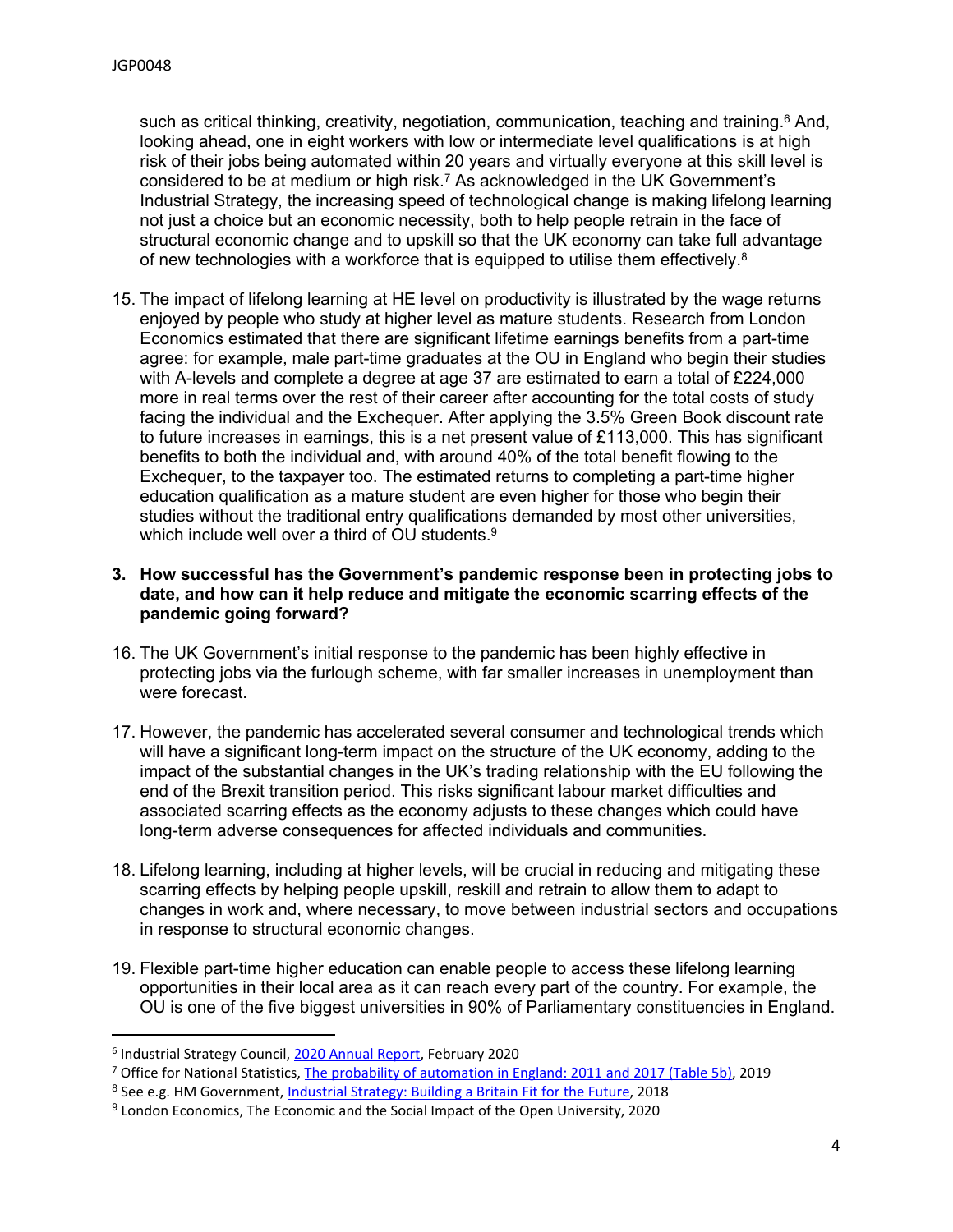The role of flexible higher education is especially important in places where there is limited face-to-face provision and in places where there are relatively few working age adults qualified to level 4 and above – the OU tends to have a significantly higher entry rate and market share in these areas – and so be a crucial delivery mechanism for achieving the UK Government's levelling up ambitions around skills.

- 20. The OU has also been involved in a number of initiatives since the start of the pandemic, in partnership with the UK Government, to help reduce potential economic scarring impacts through supporting adult skills development, including:
	- a. [Open](https://www.open.edu/openlearn/education-development/employability-hub/open-door-success) [Door](https://www.open.edu/openlearn/education-development/employability-hub/open-door-success) [to](https://www.open.edu/openlearn/education-development/employability-hub/open-door-success) [Success.](https://www.open.edu/openlearn/education-development/employability-hub/open-door-success) This is a collection of online courses focused on employability skills, basic maths and English, key skills for life and advice on writing CVs and interview preparation hosted on the OU's OpenLearn platform. Since November 2020, the OU has worked with the DWP National Partnerships team to roll out and build awareness of these courses to over 750 Job Centre Plus (JCP) offices across England, Scotland and Wales. The programme originated from a pilot developed and run since mid-2019 with a single JCP office in Kingston-upon-Thames.
	- b. [GICAST](https://www.open.ac.uk/stem/computing-and-communications/study/gicast#:~:text=The%20%27Gamified%20Intelligent%20Cyber%20Aptitude%20and%20Skills%20Training%27,available%20on%20the%20OpenLearn%20platform%20starting%20January%202021.) [Cyber](https://www.open.ac.uk/stem/computing-and-communications/study/gicast#:~:text=The%20%27Gamified%20Intelligent%20Cyber%20Aptitude%20and%20Skills%20Training%27,available%20on%20the%20OpenLearn%20platform%20starting%20January%202021.) [Security](https://www.open.ac.uk/stem/computing-and-communications/study/gicast#:~:text=The%20%27Gamified%20Intelligent%20Cyber%20Aptitude%20and%20Skills%20Training%27,available%20on%20the%20OpenLearn%20platform%20starting%20January%202021.) [course](https://www.open.ac.uk/stem/computing-and-communications/study/gicast#:~:text=The%20%27Gamified%20Intelligent%20Cyber%20Aptitude%20and%20Skills%20Training%27,available%20on%20the%20OpenLearn%20platform%20starting%20January%202021.). Funded by the Department for Education and Nesta, this programme provides free introductory training to support a job seeker moving into a new career in cyber security and was launched on the OU's OpenLearn platform in January 2021. The course involves 8 weeks of part-time study using a series of game-based scenarios to teach learners the fundamental concepts of cybersecurity and understanding of online safety. Learners also have access to personalised coaching support. Learners who successful complete the course can access additional training to gain Cisco certification as a route into a career in the cyber sector.
	- c. [The](https://www.gov.uk/government/news/new-free-online-learning-platform-to-boost-workplace-skills) [Skills](https://www.gov.uk/government/news/new-free-online-learning-platform-to-boost-workplace-skills) [Toolkit](https://www.gov.uk/government/news/new-free-online-learning-platform-to-boost-workplace-skills). The Open University is one of the UK Government's partners in the online learning platform launched to help boost people's skills while on furlough during the pandemic.
- **5. What policies are effective in helping people to reskill, move between occupations and sectors and take advantage of new opportunities? How could these be best implemented in the aftermath of the pandemic, and as technological developments such as artificial intelligence change the nature of work?**
- 21. The most effective and transformative policy to enable the UK Government's objective of providing adults with opportunities to upskill and reskill throughout their lifetime through flexible lifelong learning will be a combination of affordable fees which can be paid for out-ofpocket without a loan and/or with support from an employer, combined with means-tested maintenance support. Reforms in Wales following the Diamond Review<sup>10</sup> led to the creation of such a system and it has proved highly effective in encouraging lifelong learning with, for example, Student Loan Company statistics showing a 72% increase in the number of parttime students in Wales in receipt of student support after the first two years after reform<sup>11</sup> and HESA data showing a 72% increase in the number of part-time students at Welsh providers entering degree programmes over the same time period.<sup>12</sup>

<sup>10</sup> Welsh Government, [Review](https://gov.wales/review-higher-education-funding-and-student-finance-arrangements-final-report) [of](https://gov.wales/review-higher-education-funding-and-student-finance-arrangements-final-report) [Higher](https://gov.wales/review-higher-education-funding-and-student-finance-arrangements-final-report) [Education](https://gov.wales/review-higher-education-funding-and-student-finance-arrangements-final-report) [Funding](https://gov.wales/review-higher-education-funding-and-student-finance-arrangements-final-report) [and](https://gov.wales/review-higher-education-funding-and-student-finance-arrangements-final-report) [Student](https://gov.wales/review-higher-education-funding-and-student-finance-arrangements-final-report) [Finance](https://gov.wales/review-higher-education-funding-and-student-finance-arrangements-final-report) [Arrangements](https://gov.wales/review-higher-education-funding-and-student-finance-arrangements-final-report) [in](https://gov.wales/review-higher-education-funding-and-student-finance-arrangements-final-report) [Wales,](https://gov.wales/review-higher-education-funding-and-student-finance-arrangements-final-report) 2016

<sup>&</sup>lt;sup>11</sup> [Student](https://www.gov.uk/government/statistics/student-support-for-higher-education-in-wales-2020) Loans Company, Student [Support](https://www.gov.uk/government/statistics/student-support-for-higher-education-in-wales-2020) [for](https://www.gov.uk/government/statistics/student-support-for-higher-education-in-wales-2020) [Higher](https://www.gov.uk/government/statistics/student-support-for-higher-education-in-wales-2020) [Education](https://www.gov.uk/government/statistics/student-support-for-higher-education-in-wales-2020) [in](https://www.gov.uk/government/statistics/student-support-for-higher-education-in-wales-2020) [Wales](https://www.gov.uk/government/statistics/student-support-for-higher-education-in-wales-2020), 2020

<sup>12</sup> HESA, [HE](https://www.hesa.ac.uk/data-and-analysis/students/whos-in-he) [Student](https://www.hesa.ac.uk/data-and-analysis/students/whos-in-he) [Data](https://www.hesa.ac.uk/data-and-analysis/students/whos-in-he), 2021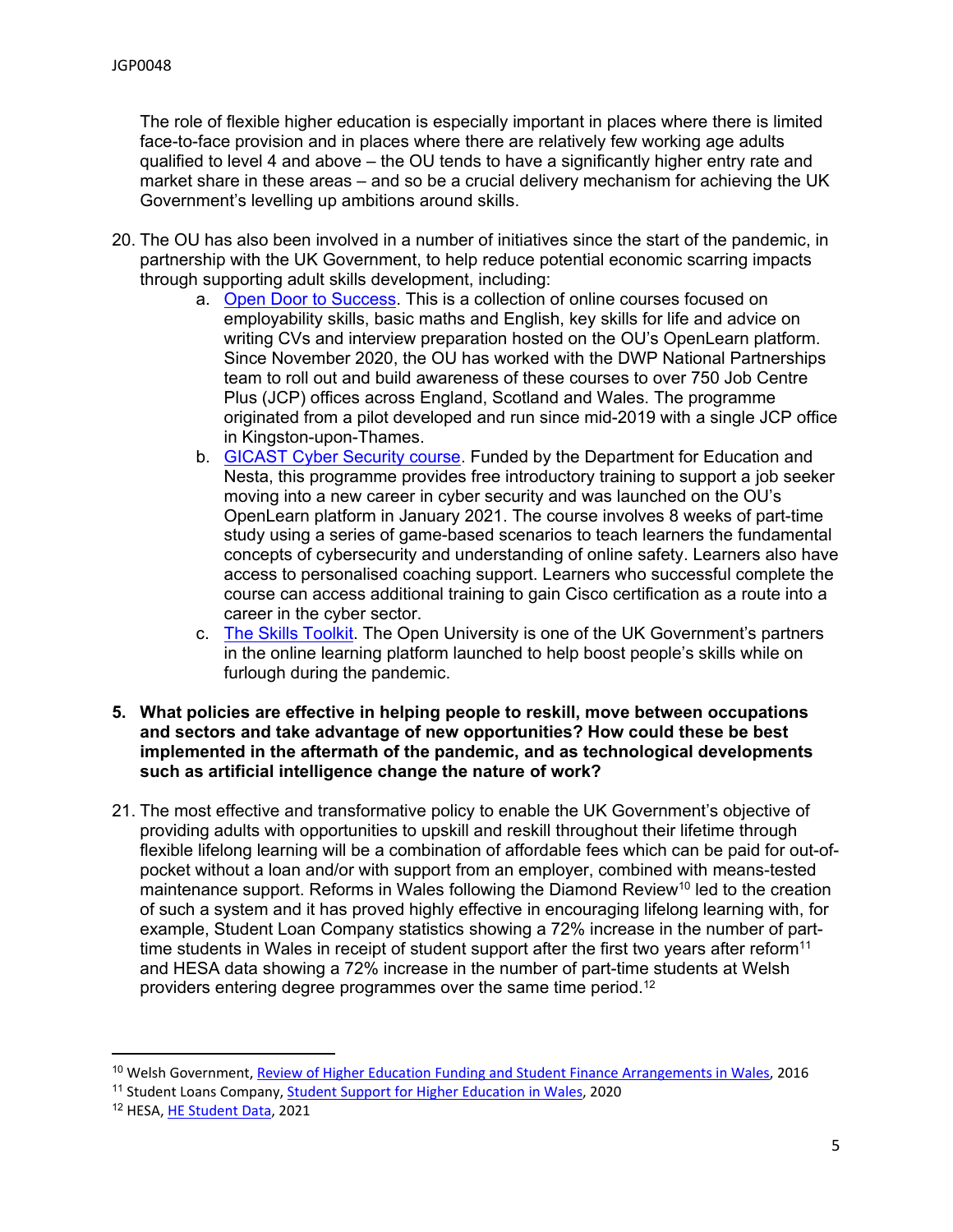- 22. Policies to provide financial support for lifelong learning in England could include:
	- a. **Targeted fee grants for adults in priority geographical areas and/or from disadvantaged backgrounds**. The increase in the cost of study following student finance reforms is widely acknowledged as the key barrier to adult higher education including by former Universities Ministers Lord Willetts, Lord Johnson and Chris Skidmore MP. Targeted fee grants would reduce the cost of part-time higher education in England for those eligible to similar levels as in the rest of the UK.
	- b. **Targeted maintenance bursaries for part-time students targeted on those from priority geographical areas and/or disadvantaged backgrounds.** Most part-time students in England receive no support at all for their living costs. This deters many adults who are interested in higher education, especially those from disadvantaged backgrounds.
- 23. The other key policy which would help encourage more people to engage in lifelong learning is reform of the student support system to incentivise flexible learning.
- 24. This includes:
	- a. **Adopting the Augar Panel's recommendations around the Lifelong Learning Loan Allowance in full including extending fee and maintenance loans to high-quality modular study and relaxing ELQ rules**. The independent panel which supported the UK Government's review of post-18 of education and funding (the Augar Panel) highlighted that the design of the student support system distorts decisions in favour of three-year undergraduate degrees and against higher technical qualifications and lifelong learning.<sup>13</sup> Their proposal to introduce a Lifelong Learning Loan Allowance that can be used for any approved course at Level 4 and above, including for modular study, as well as to remove all so-called ELQ rules which constrain student choices about how best to use their funding entitlement, would be a crucial step in achieving the UK Government's aspirations to encourage people to study more flexibly across their lives and to ensure there is better alignment between the skills employers need and the outputs of the higher education system.
	- b. **Ending the anomaly of excluding distance learners from the maintenance loans they need**. Only a small minority of part-time students in England are eligible for maintenance loans: students are only eligible if they are studying towards a degree and distance learners are excluded. This means that nine out of ten part-time students cannot get a maintenance loan. As acknowledged at Comprehensive Spending Review 2015 and the subsequent Department for Education consultation on part-time maintenance loans,<sup>14</sup> this prevents many potential students from studying and adds to the challenges for working part-time students in juggling their paid work with their studies, with an associated impact on completion rates. Extending maintenance loans would also support flexibility and remove one of the distortions in the student support system highlighted by the Augar Panel as well as in the recent Education Select Committee report on adult skills and lifelong learning.<sup>15</sup>

<sup>&</sup>lt;sup>13</sup> Department for Education, [Post-18](https://www.gov.uk/government/publications/post-18-review-of-education-and-funding-independent-panel-report) [Review](https://www.gov.uk/government/publications/post-18-review-of-education-and-funding-independent-panel-report) [of](https://www.gov.uk/government/publications/post-18-review-of-education-and-funding-independent-panel-report) [Education](https://www.gov.uk/government/publications/post-18-review-of-education-and-funding-independent-panel-report) [and](https://www.gov.uk/government/publications/post-18-review-of-education-and-funding-independent-panel-report) [Funding:](https://www.gov.uk/government/publications/post-18-review-of-education-and-funding-independent-panel-report) [Independent](https://www.gov.uk/government/publications/post-18-review-of-education-and-funding-independent-panel-report) [Panel](https://www.gov.uk/government/publications/post-18-review-of-education-and-funding-independent-panel-report) [Report](https://www.gov.uk/government/publications/post-18-review-of-education-and-funding-independent-panel-report), 2019

<sup>14</sup> Department for Education, [Consultation](https://consult.education.gov.uk/part-time-maintenance-loans/part-time-maintenance-loans/supporting_documents/Parttime%20Loans%20Consultation%20Document%20FINAL.pdf) [on](https://consult.education.gov.uk/part-time-maintenance-loans/part-time-maintenance-loans/supporting_documents/Parttime%20Loans%20Consultation%20Document%20FINAL.pdf) [Part-Time](https://consult.education.gov.uk/part-time-maintenance-loans/part-time-maintenance-loans/supporting_documents/Parttime%20Loans%20Consultation%20Document%20FINAL.pdf) [Maintenance](https://consult.education.gov.uk/part-time-maintenance-loans/part-time-maintenance-loans/supporting_documents/Parttime%20Loans%20Consultation%20Document%20FINAL.pdf) [Loans](https://consult.education.gov.uk/part-time-maintenance-loans/part-time-maintenance-loans/supporting_documents/Parttime%20Loans%20Consultation%20Document%20FINAL.pdf), 2016

<sup>&</sup>lt;sup>15</sup> Education Select Committee, [A](https://committees.parliament.uk/publications/4090/documents/40532/default/) [plan](https://committees.parliament.uk/publications/4090/documents/40532/default/) [for](https://committees.parliament.uk/publications/4090/documents/40532/default/) [an](https://committees.parliament.uk/publications/4090/documents/40532/default/) [adult](https://committees.parliament.uk/publications/4090/documents/40532/default/) [skills](https://committees.parliament.uk/publications/4090/documents/40532/default/) [and](https://committees.parliament.uk/publications/4090/documents/40532/default/) [lifelong](https://committees.parliament.uk/publications/4090/documents/40532/default/) [learning](https://committees.parliament.uk/publications/4090/documents/40532/default/) [revolution,](https://committees.parliament.uk/publications/4090/documents/40532/default/) 2020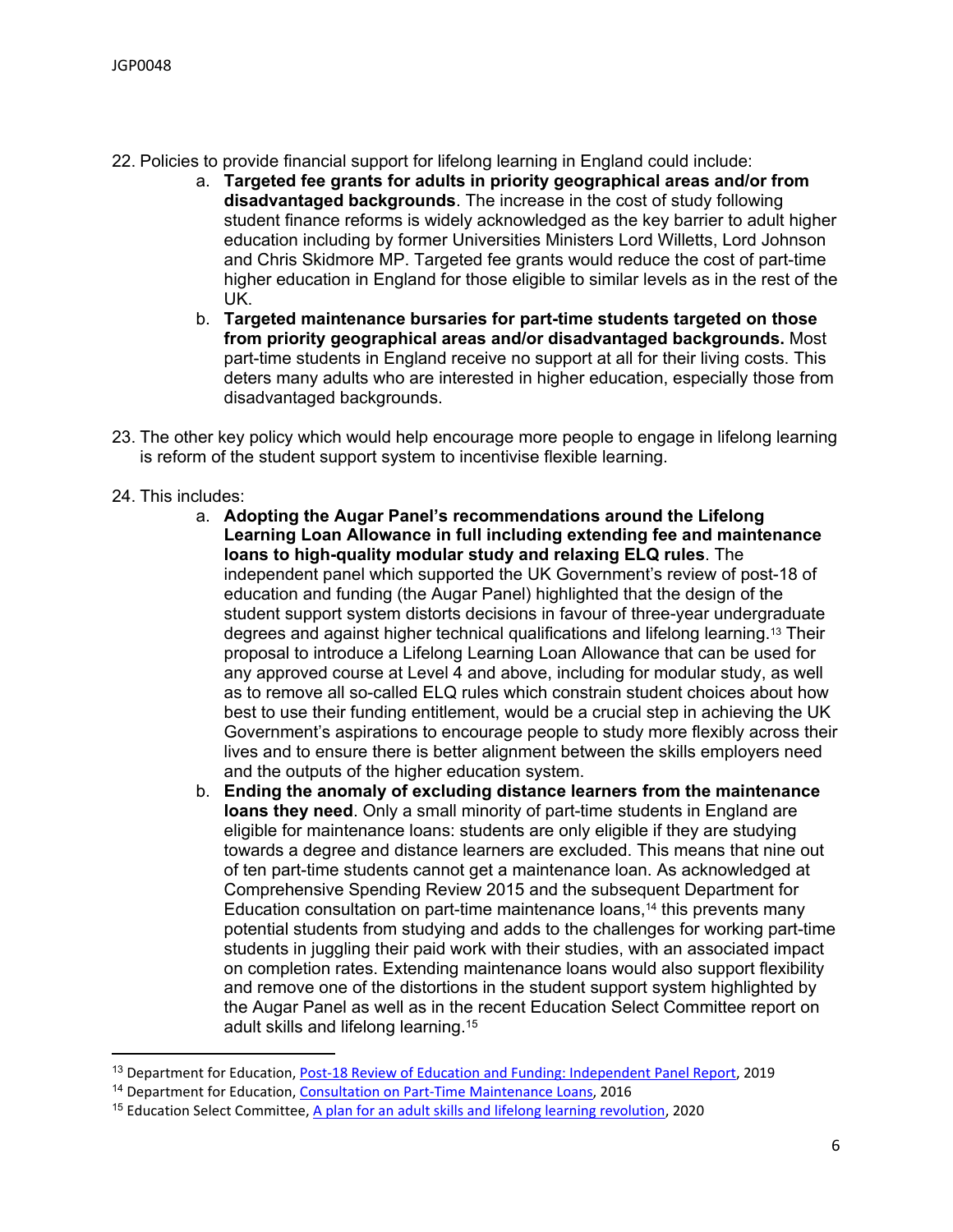- c. **Extend support for the additional costs of study via Childcare Grants and the Parents' Learning Allowance to all students.** More than one in three parttime students have dependent children and incur additional costs from participating in HE, including from the cost of formal childcare. However, parttime students in England are excluded from the support provided to meet these additional costs for full-time students with children. Extending the Childcare Grant and the Parents' Learning Allowance to all students would end this anomaly, making it easier for working adults with children to study and supporting completion rates. This was also one of the recommendations made by the Education Select Committee report on adult skills.<sup>16</sup>
- 25. The UK Government's proposed introduction of the Lifelong Loan Entitlement from 2025 through the Skills and Post-16 Education Bill<sup>17</sup> – with student loans extended to modular study and everyone entitled to four years of post-18 education at level 4 and above – is a positive step forward. However, the detailed design features will be crucial in determining the impact on adult skills and so on productivity and growth. For example, it is essential that:
	- a. People who are already in the workforce including graduates are able to access support through the Lifelong Loan Entitlement for reskilling and upskilling: as the UK Government has highlighted: "*80% of the 2030 workforce are already in the workforce today*".<sup>18</sup>
	- b. The entitlement includes all modes of study full-time and part-time, face-to-face and distance learning – and at all levels of study at Level 4 and above to deliver maximum choice for the individual about what best meets their needs and the needs of the economy.

 $16$  Ibid

<sup>17</sup> HM Government, [The](https://assets.publishing.service.gov.uk/government/uploads/system/uploads/attachment_data/file/986770/Queen_s_Speech_2021_-_Background_Briefing_Notes..pdf) [Queen's](https://assets.publishing.service.gov.uk/government/uploads/system/uploads/attachment_data/file/986770/Queen_s_Speech_2021_-_Background_Briefing_Notes..pdf) [Speech](https://assets.publishing.service.gov.uk/government/uploads/system/uploads/attachment_data/file/986770/Queen_s_Speech_2021_-_Background_Briefing_Notes..pdf) [2021,](https://assets.publishing.service.gov.uk/government/uploads/system/uploads/attachment_data/file/986770/Queen_s_Speech_2021_-_Background_Briefing_Notes..pdf) 2021

<sup>18</sup> UK Government, [Build](https://assets.publishing.service.gov.uk/government/uploads/system/uploads/attachment_data/file/968403/PfG_Final_Web_Accessible_Version.pdf) [Back](https://assets.publishing.service.gov.uk/government/uploads/system/uploads/attachment_data/file/968403/PfG_Final_Web_Accessible_Version.pdf) [Better:](https://assets.publishing.service.gov.uk/government/uploads/system/uploads/attachment_data/file/968403/PfG_Final_Web_Accessible_Version.pdf) [Our](https://assets.publishing.service.gov.uk/government/uploads/system/uploads/attachment_data/file/968403/PfG_Final_Web_Accessible_Version.pdf) [Plan](https://assets.publishing.service.gov.uk/government/uploads/system/uploads/attachment_data/file/968403/PfG_Final_Web_Accessible_Version.pdf) [for](https://assets.publishing.service.gov.uk/government/uploads/system/uploads/attachment_data/file/968403/PfG_Final_Web_Accessible_Version.pdf) [Growth](https://assets.publishing.service.gov.uk/government/uploads/system/uploads/attachment_data/file/968403/PfG_Final_Web_Accessible_Version.pdf), 2021